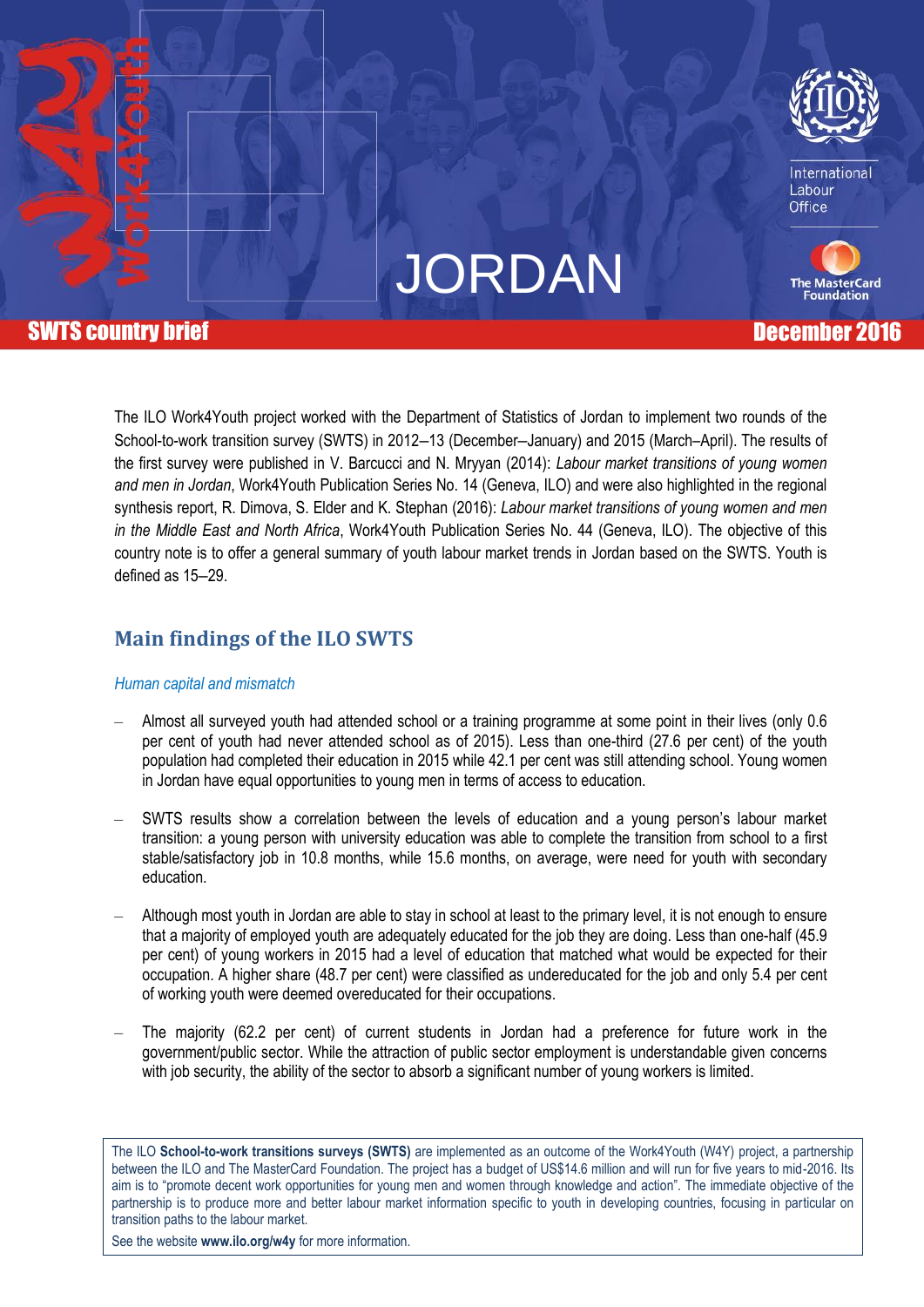#### *Underutilization of the youth labour potential remains a top concern*

- ‒ The youth labour underutilization rate in Jordan was comparatively low at 34 per cent in 2015, a slight increase from the 2012 value of 32.9 per cent. The share of underutilized labour potential consisted of 2.6 per cent of the youth population in irregular employment (either in self-employment or paid employment with contract of less than 12 months), 15.5 per cent unemployed and 15.9 per cent inactive non-students.
- The youth unemployment rate increased between 2012 and 2015 from 24.1 to 25.5 per cent but remained below the regional average (Arab States) of 30.6 per cent in the latter year. <sup>1</sup> The unemployment rate of young women was more than double that of young men (46.4 per cent compared to 18.2 per cent for males in 2015).
- The unemployment rate of youth increased with the level of educational attainment. The rate of university graduates was the highest at 27.8 per cent unemployed in 2015 compared to 20.2 per cent for youth who finished secondary (general) education.
- ‒ The duration of unemployment is often long. More than one-half (58.3 per cent) of unemployed youth had been looking for work for longer than one year in 2015.
- ‒ The share of youth neither in employment nor in education or training (NEETs) in Jordan decreased slightly between 2012 and 2015 from 29 to 28.7 per cent. The share among young women was almost triple that of young men in 2015 at 43.8 and 14.5 per cent, respectively), and is explained primarily by the obligation of many young women to remain outside of the labour force to tend to family responsibilities.

#### *Low employment rates for youth, especially young women, remain a strong hindrance to the country's productive transformation*

- ‒ Just under one-third (31.2 per cent) of youth in Jordan were employed, a slight increase from 29.9 per cent in 2012. Young men were almost four times more likely to work than young women (employment ratios in 2015 were 49.3 and 11.9 per cent, respectively).
- ‒ The vast majority of young workers were in paid employment (92.7 per cent), and only a small share remained in vulnerable employment as own-account workers (2.8 per cent) or unpaid family workers (1.5 per cent). In 2015, slightly more than one-third (35.7 per cent) of youth in paid employment were engaged without a written contract.
- ‒ The services sector absorbed the largest portion of Jordan's young workers (81.1 per cent of young male workers and 86.8 per cent of young female workers), followed by industry (17.1 and 9.3 per cent, respectively) and agriculture (1.9 and 3.9 per cent, respectively).
- ‒ Informal employment affected almost one-half of young workers in Jordan; the informal employment rate increased slightly between the two years (46.8 to 47.9 per cent, respectively).

# **Selection of data tables**

 $\overline{a}$ 

#### **Table 1. Youth population by educational status, 2012 and 2015 (%)**

|                                                       | Total |      | Male |      |      |      |
|-------------------------------------------------------|-------|------|------|------|------|------|
| <b>Educational status</b>                             | 2012  | 2015 | 2012 | 2015 | 2012 | 2015 |
| Never attended school                                 | 0.5   | 0.6  | 0.6  | 0.6  | 0.3  | 0.6  |
| Dropped out before graduation or completion of school | 26.8  | 29.8 | 29.9 | 34.1 | 23.5 | 25.2 |
| Currently attending school                            | 42.9  | 42.1 | 40.7 | 39.6 | 45.2 | 44.7 |
| Education completed                                   | 29.8  | 27.6 | 28.8 | 25.7 | 30.9 | 29.5 |
| Total                                                 | 100   | 100  | 100  | 100  | 100  | 100  |

<sup>&</sup>lt;sup>1</sup> ILO, World Employment and Social Outlook: Trends for Youth 2016 (Geneva). Note, the regional figure covers youth aged 15–24 while the data on the SWTS refer to youth aged 15–29. The youth unemployment rate in Jordan for the age range 15– 24 was very close to the regional average at 30.1 per cent in 2015 based on the SWTS.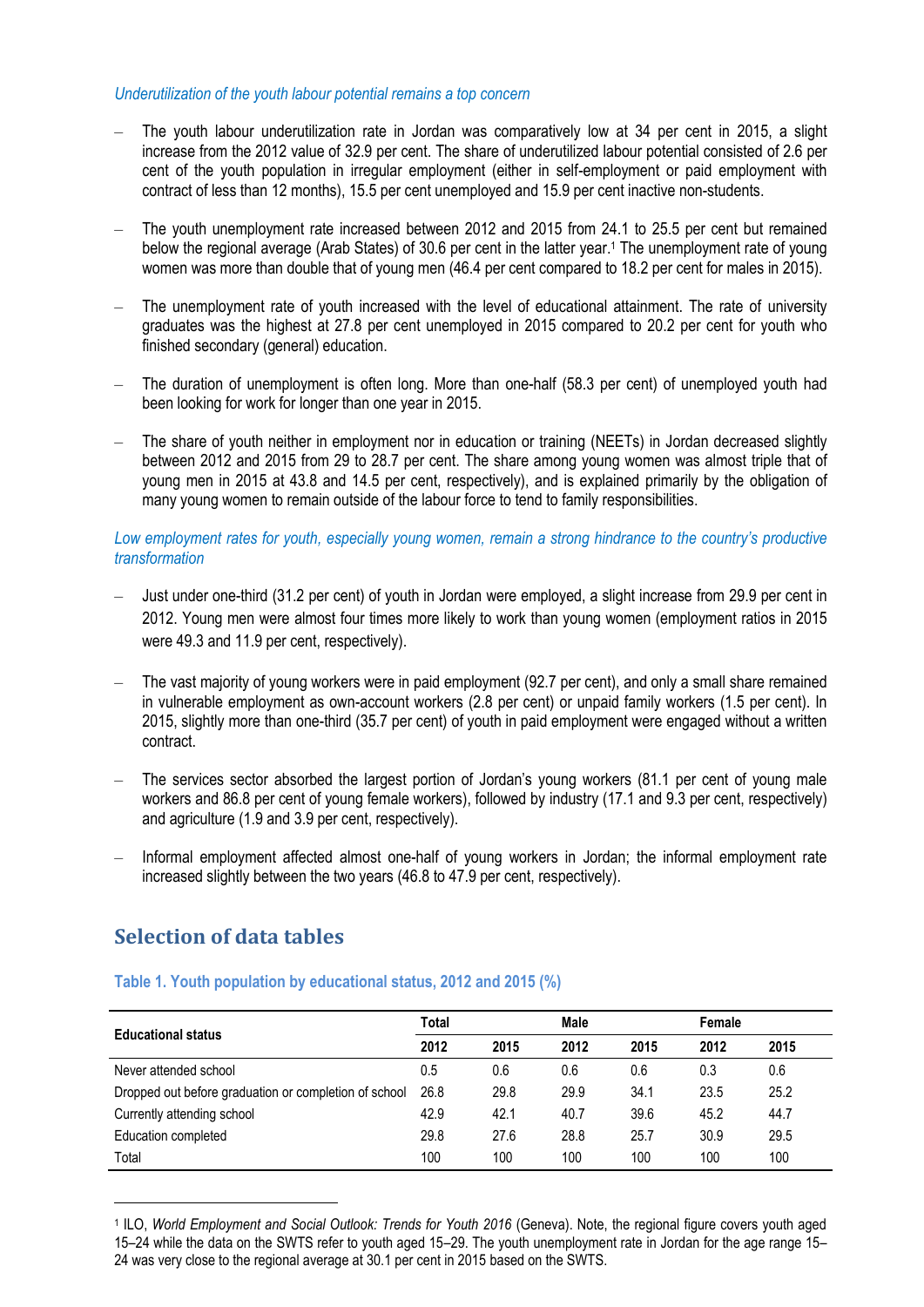#### **Table 2. Key youth labour market indicators – traditional distribution, 2012 and 2015 (%)**

|                                             | Total |      | Male |      | Female |      |
|---------------------------------------------|-------|------|------|------|--------|------|
|                                             | 2012  | 2015 | 2012 | 2015 | 2012   | 2015 |
| Employed                                    | 29.9  | 31.2 | 47.2 | 49.3 | 11.2   | 11.9 |
| Unemployed (strict definition)              | 9.5   | 10.7 | 10.8 | 11.0 | 8.1    | 10.3 |
| Inactive                                    | 60.6  | 58.2 | 42.0 | 39.7 | 80.7   | 77.8 |
| Total                                       | 100   | 100  | 100  | 100  | 100    | 100  |
| Youth labour force participation rate       | 39.4  | 41.8 | 58.0 | 60.3 | 19.3   | 22.2 |
| Youth unemployment rate (strict definition) | 24.1  | 25.5 | 18.7 | 18.2 | 41.8   | 46.4 |

Note: The "strict" definition of unemployment refers to persons without work, available to work and actively engaged in a job search. The "broad" definition excludes the job search criteria. The youth unemployment rate is the number of unemployed persons divided by the youth labour force (employed plus unemployed).

#### **Table 3. Key youth labour market indicators – alternative distribution, 2012 and 2015 (%)**

|                                                          | Total |      | Male |      | Female |      |
|----------------------------------------------------------|-------|------|------|------|--------|------|
|                                                          | 2012  | 2015 | 2012 | 2015 | 2012   | 2015 |
| In regular employment                                    | 27.2  | 28.5 | 43.0 | 45.8 | 10.1   | 10.1 |
| In irregular employment                                  | 2.7   | 2.6  | 4.2  | 3.4  | 1.1    | 1.8  |
| Unemployed (broad definition)                            | 12.8  | 15.5 | 13.4 | 13.8 | 12.2   | 17.3 |
| Inactive students                                        | 39.9  | 37.5 | 36.4 | 33.1 | 43.7   | 42.1 |
| Inactive non-students                                    | 17.3  | 15.9 | 3.0  | 3.9  | 32.8   | 28.6 |
| Total                                                    | 100   | 100  | 100  | 100  | 100    | 100  |
| Youth labour force participation rate (broad definition) | 42.8  | 46.7 | 60.6 | 63.0 | 23.5   | 29.2 |
| Youth unemployment rate (broad definition)               | 12.8  | 15.5 | 13.4 | 13.8 | 12.2   | 17.3 |
| Youth labour underutilization rate                       | 32.9  | 34.0 | 20.6 | 21.1 | 46.2   | 47.7 |

#### **Table 4. Distribution of NEET youth by composition, 2012 and 2015 (%)**

|        | 2012                                                |                                       |                     | 2015                         |                                |     |
|--------|-----------------------------------------------------|---------------------------------------|---------------------|------------------------------|--------------------------------|-----|
|        |                                                     | of which:                             |                     |                              | of which:                      |     |
| Sex    | <b>NEET</b><br>Inactive<br>rate<br>non-<br>students | <b>Unemployed</b><br>non-<br>students | <b>NEET</b><br>rate | Inactive<br>non-<br>students | Unemployed<br>non-<br>students |     |
| Total  | 29.0                                                | 20.0                                  | 8.9                 | 28.7                         | 19.3                           | 9.4 |
| Male   | 14.9                                                | 4.9                                   | 10.0                | 14.5                         | 5.0                            | 9.5 |
| Female | 44.2                                                | 36.5                                  | 7.7                 | 43.8                         | 34.5                           | 9.3 |

#### **Table 5. Employed youth by status in employment, 2012 and 2015 (%)**

|                                       | Total |      | Male |      | Female |      |
|---------------------------------------|-------|------|------|------|--------|------|
| <b>Status in employment</b>           | 2012  | 2015 | 2012 | 2015 | 2012   | 2015 |
| Wage and salaried workers (employees) | 93.8  | 92.7 | 92.8 | 91.8 | 98.7   | 96.9 |
| <b>Employers</b>                      | 1.7   | 2.5  | 2.1  | 3.0  | 0.0    | 0.3  |
| Own-account workers                   | 2.8   | 2.8  | 3.1  | 2.9  | 1.3    | 2.4  |
| Contributing (unpaid) family workers  | 1.7   | 1.5  | 2.1  | 1.8  | 0.0    | 0.4  |
| Not classified                        | 0.0   | 0.5  | 0.0  | 0.6  | 0.0    | 0.0  |
| Total                                 | 100   | 100  | 100  | 100  | 100    | 100  |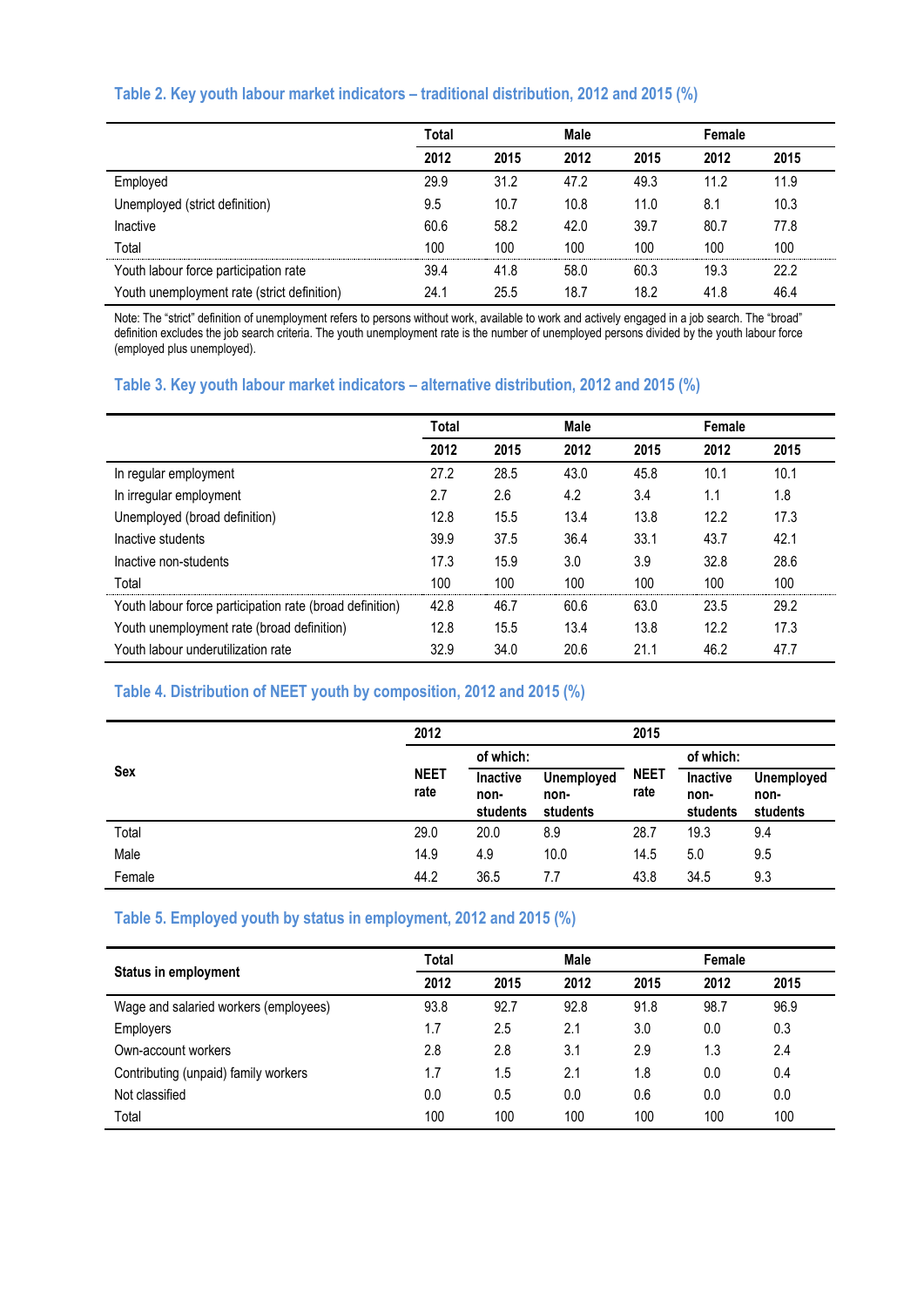|                                              | Total |      | Male |      | Female |      |
|----------------------------------------------|-------|------|------|------|--------|------|
| <b>Sector</b>                                | 2012  | 2015 | 2012 | 2015 | 2012   | 2015 |
| <b>Agriculture</b>                           | 1.6   | 2.3  | 1.7  | 1.9  | 1.4    | 3.9  |
| Industry                                     | 16.6  | 15.6 | 17.2 | 17.1 | 14.0   | 9.3  |
| <b>Services</b>                              | 81.7  | 82.1 | 81.1 | 81.1 | 84.6   | 86.8 |
| Agriculture, forestry and fishing            | 1.6   | 2.3  | 1.7  | 1.9  | 1.4    | 3.9  |
| Mining                                       | 0.2   | 0.5  | 0.3  | 0.6  | 0.0    | 0.0  |
| Manufacturing                                | 9.9   | 8.6  | 9.4  | 8.9  | 12.5   | 7.6  |
| Electricity, gas, steam                      | 0.2   | 0.4  | 0.3  | 0.5  | 0.0    | 0.0  |
| Water supply                                 | 0.0   | 0.6  | 0.0  | 0.6  | 0.0    | 0.5  |
| Construction                                 | 6.2   | 5.6  | 7.3  | 6.6  | 1.5    | 1.1  |
| Wholesale and retail trade                   | 16.9  | 16.1 | 18.7 | 16.8 | 8.8    | 12.9 |
| Transport                                    | 4.2   | 6.1  | 4.9  | 6.8  | 0.9    | 3.0  |
| Accommodation                                | 3.5   | 3.6  | 4.2  | 4.3  | 0.6    | 0.6  |
| Information and communications               | 1.8   | 2.4  | 1.7  | 2.2  | 2.0    | 3.4  |
| <b>Financial activities</b>                  | 1.4   | 6.5  | 1.2  | 6.5  | 2.5    | 6.7  |
| Real estate                                  | 0.2   | 0.4  | 0.2  | 0.5  | 0.3    | 0.0  |
| Professional scientific activities           | 2.0   | 4.1  | 1.8  | 4.4  | 3.2    | 2.6  |
| Administrative and support activities        | 1.1   | 1.4  | 1.0  | 1.1  | 1.3    | 2.8  |
| Public administration                        | 30.8  | 24.3 | 35.0 | 28.0 | 11.7   | 7.6  |
| Education                                    | 10.1  | 8.4  | 4.9  | 4.3  | 33.4   | 26.7 |
| Health and social work                       | 6.3   | 5.5  | 4.4  | 3.0  | 15.2   | 16.2 |
| Arts and entertainment                       | 0.3   | 0.2  | 0.4  | 0.2  | 0.0    | 0.3  |
| Other services                               | 2.3   | 2.1  | 2.3  | 2.3  | 2.4    | 1.2  |
| Private households                           | 0.4   | 0.7  | 0.2  | 0.4  | 1.6    | 1.9  |
| Activities of extraterritorial organizations | 0.3   | 0.3  | 0.3  | 0.2  | 0.5    | 0.9  |

#### **Table 6. Distribution of youth employment by sector at the 1-digit level, 2012 and 2015 (%)**

# **Table 7. Young wage and salaried workers by type of contract, 2012 and 2015 (%)**

|                                  | Total |      | Male |      | Female |      |
|----------------------------------|-------|------|------|------|--------|------|
| Type of contract                 | 2012  | 2015 | 2012 | 2015 | 2012   | 2015 |
| Written agreement                | 66.0  | 64.3 | 63.4 | 61.3 | 77.0   | 77.0 |
| Oral agreement                   | 34.0  | 35.7 | 36.6 | 38.7 | 23.0   | 23.0 |
| Unlimited duration               | 85.0  | 91.8 | 86.8 | 94.6 | 77.1   | 80.0 |
| Limited duration                 | 15.0  | 8.2  | 13.2 | 5.4  | 22.9   | 20.0 |
| Less than 12 months              | 32.5  | 48.0 | 29.8 | 35.6 | 39.2   | 62.0 |
| 12 months to less than 36 months | 35.2  | 46.5 | 31.1 | 60.0 | 45.3   | 31.3 |
| 36 months or more                | 32.2  | 5.5  | 39.1 | 4.4  | 15.5   | 6.7  |
| Total                            | 100   | 100  | 100  | 100  | 100    | 100  |

## **Table 8. Youth informal employment by composition, 2012 and 2015 (%)**

|                                                                                   | Total |      | Male |      | Female |      |
|-----------------------------------------------------------------------------------|-------|------|------|------|--------|------|
|                                                                                   | 2012  | 2015 | 2012 | 2015 | 2012   | 2015 |
| Youth formal employment rate                                                      | 53.2  | 52.1 | 51.2 | 54.1 | 62.0   | 43.4 |
| Youth informal employment rate                                                    | 46.8  | 47.9 | 48.8 | 45.9 | 38.0   | 56.6 |
| Of which:                                                                         |       |      |      |      |        |      |
| Informal employment outside the informal sector<br>(share in informal employment) | 78.4  | 76.0 | 76.5 | 73.4 | 89.4   | 85.4 |
| Employment in the informal sector (share in<br>informal employment)               | 21.6  | 24.0 | 23.5 | 26.6 | 10.6   | 14.6 |
| Total                                                                             | 100   | 100  | 100  | 100  | 100    | 100  |